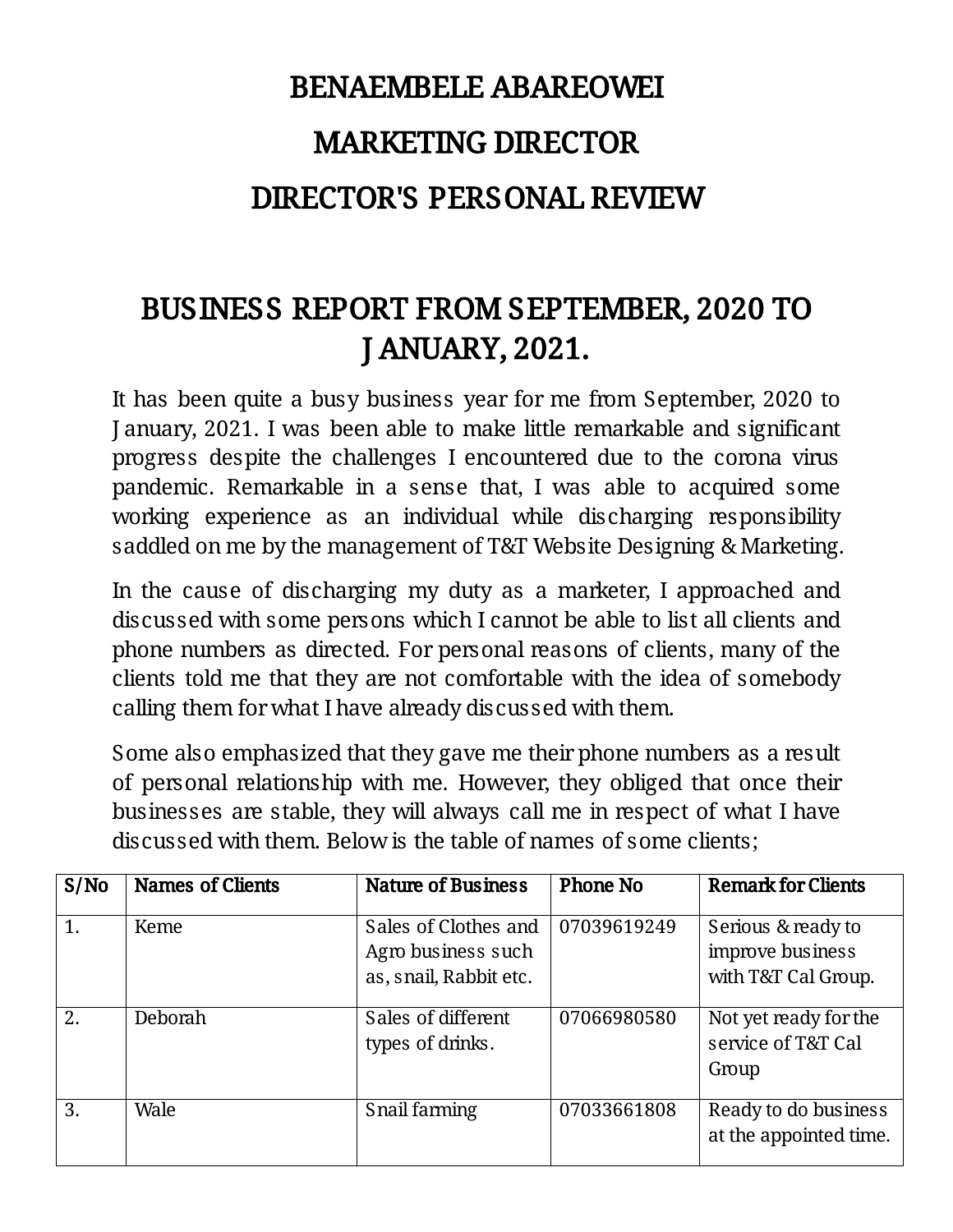| 4.                | Tosin             | Vegetable farming                             |             | Zealous to work with<br>T&T when business is<br>fully established. |
|-------------------|-------------------|-----------------------------------------------|-------------|--------------------------------------------------------------------|
| 5.                | Lucky             | Snail farming                                 |             | Not too serious with<br>the T&T concept.                           |
| 6.                | Wise Ones Academy | Academic business                             | 08034856849 | Ready to call for the<br>T&T services soon.                        |
| 7.                | Kester            | Consultant on<br>livestock farming            | 08068525032 | Promised to discuss<br>business with T&T<br>soon.                  |
| 8.                | Feboke            | Hospitality                                   | 08063750514 | Promised to call for<br>T&T services soon.                         |
| 9.                | Alagoa David      | Ministry of<br>Agriculture, Bayelsa<br>State. |             | Promised to call soon<br>as possible.                              |
| 10.               | Okumbiriowei      | Livestock production<br>and feed production   | 08033471997 | Promised to call after<br>business name<br>registration.           |
| $\overline{11}$ . | Michael           | Laundry & Dry<br>cleaning service             | 08066095327 | Promised to call &<br>discussed further.                           |
| 12.               | Germany           | Snail farming                                 |             |                                                                    |
| 13.               | Smooth            | Snail & grass cuter<br>farming                | 08036729160 | Desperate to partner<br>with T&T Cal Group.                        |

### ACHIEVEMENT

With my little effort, we have been able to secure an office apartment in Bayelsa State which is located at No. 1 Honni Hills Hotel Road, Off Tombia/Amassoma Road, Yenagoa, Bayelsa State. Photographs of the office apartments will be equally sent or uploaded on our platforms.